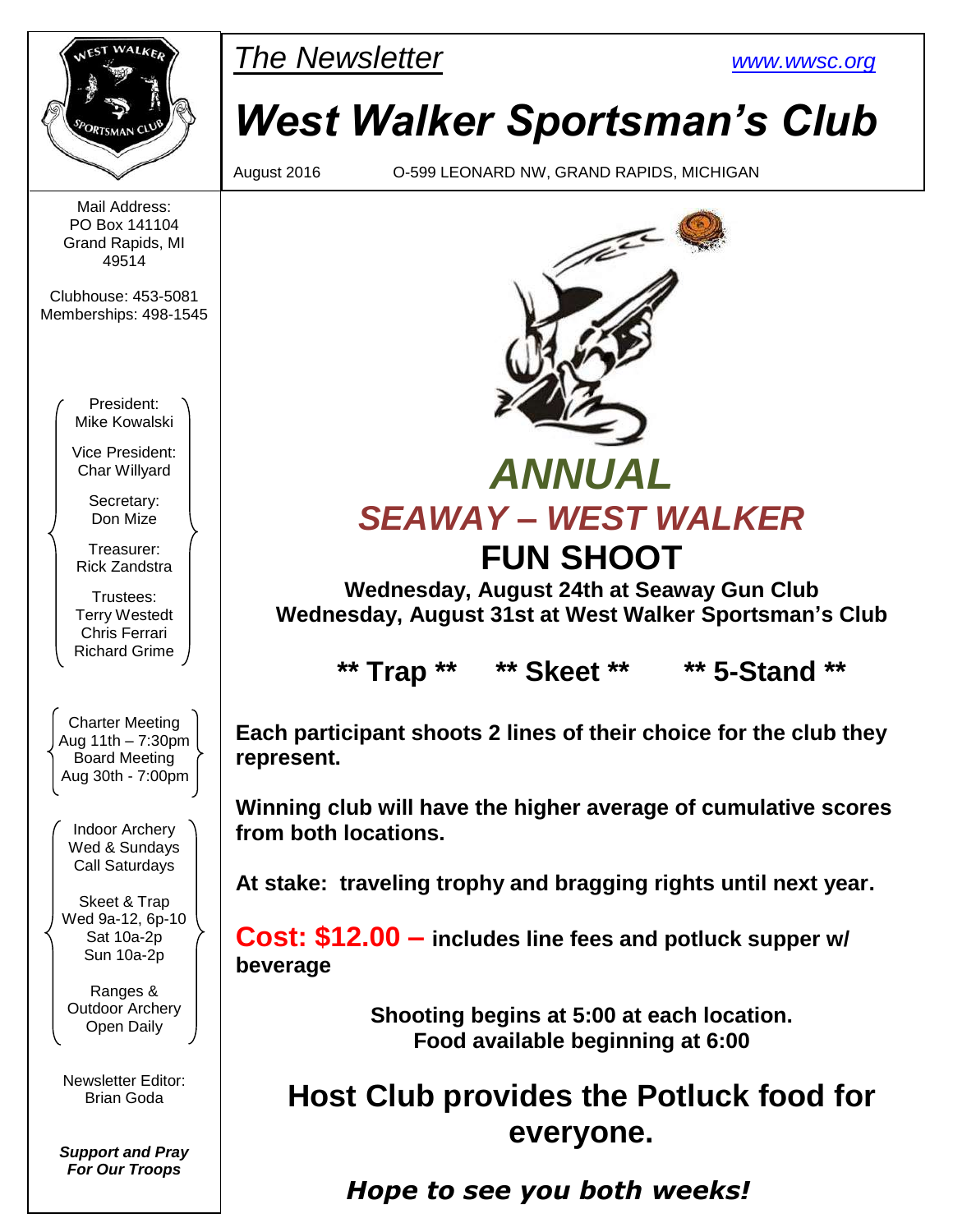# **ANNUAL CHARTER APPRECIATION DAY August 20, 2016 3PM to 6PM**

Charter Appreciation Day is a time we dedicate to our charter members for all the hard work and countless hours they work to make our club a safe and fun place for everyone. We encourage Charter, Charter Applicants and Honorees members to mark your calendars and bring their spouse, kids and grandkids for this fun event. There will be plenty of food and fun games for the kids. Please let Jim Rosin or Mike Kowalski know how many kids you will be bringing so we can have enough prizes for all of them. Refreshments, hot dogs and hamburgers for everyone starting around 5PM.

## **Wobble Wednesdays and Weekends Returns** September 7<sup>th</sup> to 18<sup>th</sup>

For 2 weeks in September, we will mix assorted colors of birds (like pink, white, green and black) in with the orange birds on our wobble trap machine. For each non-orange bird you break, you will be given a raffle ticket. On Sunday, September 18th, we will draw three random tickets to split the pot 50/30/20.

The pot will consist of all entry fees and 50¢ of each line shot by all participants. We will keep a running total of the pot posted on the door.

The entry fee is \$5.00 and must be paid before you can collect any tickets. The entry fee is paid only once, and is good for the entire month.

For each line you shoot, you pay your normal line fee PLUS one dollar extra.

Shoot as MANY lines of wobble trap as you want. Join ANYTIME from Sept 7 – 18, the earlier you join, the better your chances of winning.

Sunday, September 18 at 2:00pm we draw the 3 winning tickets.

## **Range Monitors Wanted**

West Walker Sportsman's Club is looking for range monitors to check memberships on the rifle and pistol ranges in four to six hour shifts. If you are retired or have free time during the daylight hours and share an interest in promoting a safe shooting environment, please contact Don Mize at 616-334-3246. These are voluntary positions. Qualified monitors will receive free annual membership renewal.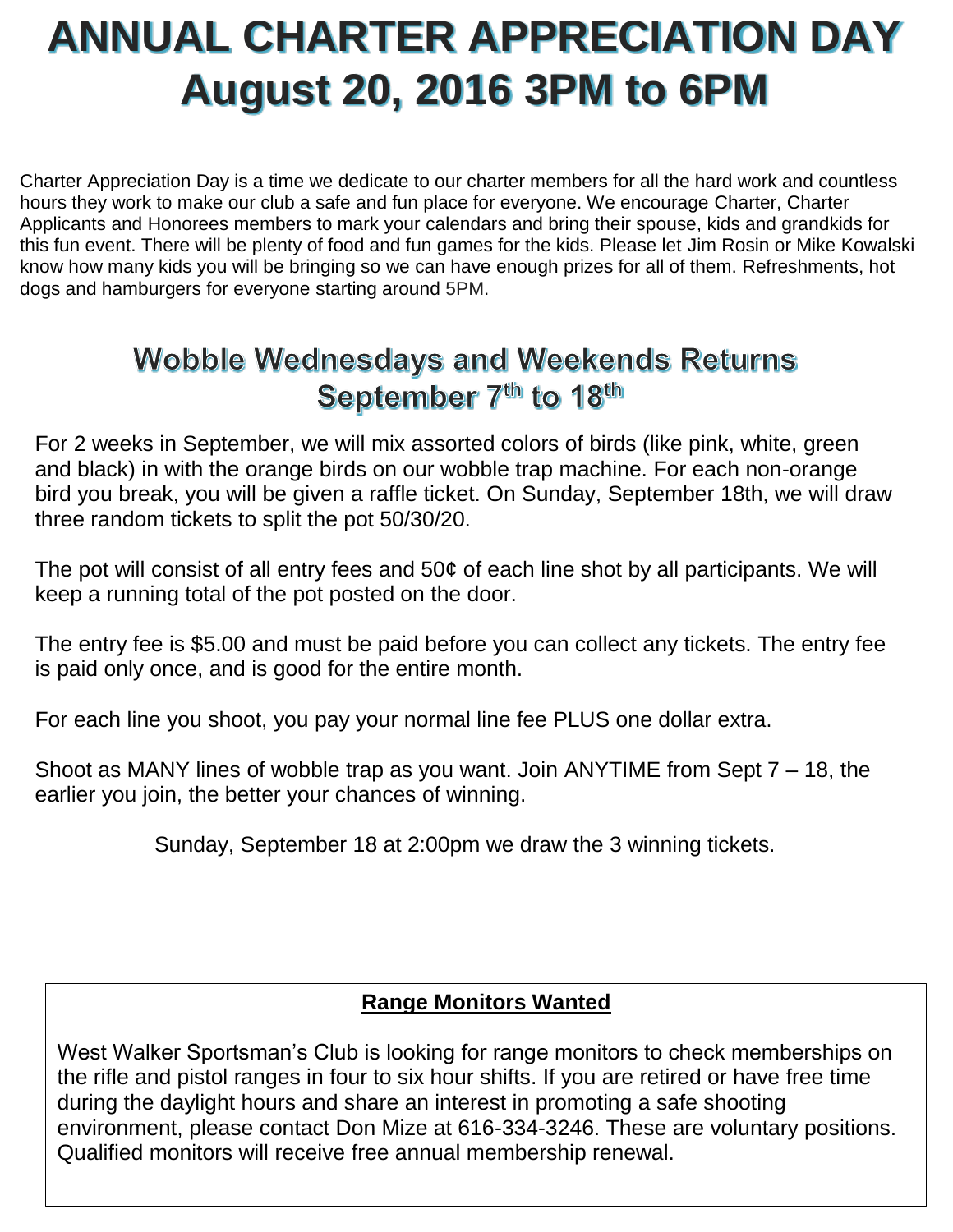| 2016 Big Gun Raffle |                                       |                        |  |  |  |  |
|---------------------|---------------------------------------|------------------------|--|--|--|--|
| Jan                 | <b>S&amp;W Bodyguard 380</b>          | John Nienhuis #195     |  |  |  |  |
| Feb                 | Ruger 10/22 Takedown                  | Jerry Keil 218         |  |  |  |  |
| Mar                 | <b>S&amp;W M&amp;P 22 Compact</b>     | <b>Michael Miller</b>  |  |  |  |  |
| Apr                 | <b>Ruger American Predator 22-250</b> | <b>John Landis 31</b>  |  |  |  |  |
| May                 | Springfield XD-S .45ACP 3.3" barrel   | Tim Potter #168        |  |  |  |  |
| Jun                 | Henry Golden Boy .22 Magnum           | Geoff Bodary #23       |  |  |  |  |
| Jul                 | Ruger SP101 357 4.2" barrel           | <b>Brian Deuel #45</b> |  |  |  |  |
| Aug                 | <b>Ruger AR556.223</b>                |                        |  |  |  |  |
| <b>Sep</b>          | Springfield XD(M) 9mm 3.8" barrel     |                        |  |  |  |  |
| <b>Oct</b>          | Remington 11-87 Sportsman 12g         |                        |  |  |  |  |
| <b>Nov</b>          | Glock Model 21 45ACP                  |                        |  |  |  |  |
| Dec.                | Beretta A300 Outlander 12g Walnut     |                        |  |  |  |  |

**Would anyone be willing to donate a .410 shotgun to WWSC for the use of the WWSC Hunter Safety classes? This would be greatly appreciated by our two new instructors.** 

**Thank you, Mike Kowalski. President of WWSC.**

**Please contact Mike Kowalski. [WWSC.President@wwsc.org](mailto:WWSC.President@wwsc.org)**

#### **August Range Hours**

#### **Aug 1 – 15**

Mon – Sat: 9:00am – 8:45pm Sundays: 10:00am – 8:45pm

#### **Aug 16 – 31**

Mon – Sat: 9:00am – 8:00pm Sundays: 10:00am – 8:00pm

[Link for range hours](http://www.wwsc.org/range-hours.shtml)

[Link for range rules](http://www.wwsc.org/img/ranges/RangeRules.pdf)

### **Gun Safes**

Walk – In Vault Doors Fort Knox – American Security – Graffunder

## **HOOGERHYDE SAFE**

1033 Leonard St NW, Grand Rapids, MI 49504 **Phone: (616) 458-6365** Fax: (616) 485-2554





Follow us on Facebook for more exciting posts and pictures

Lost Keys Keys on a purple lanyard was lost near the range monitor shack on July 18<sup>th</sup>. If found please return them to the range monitor shack or the desk in the clubhouse.